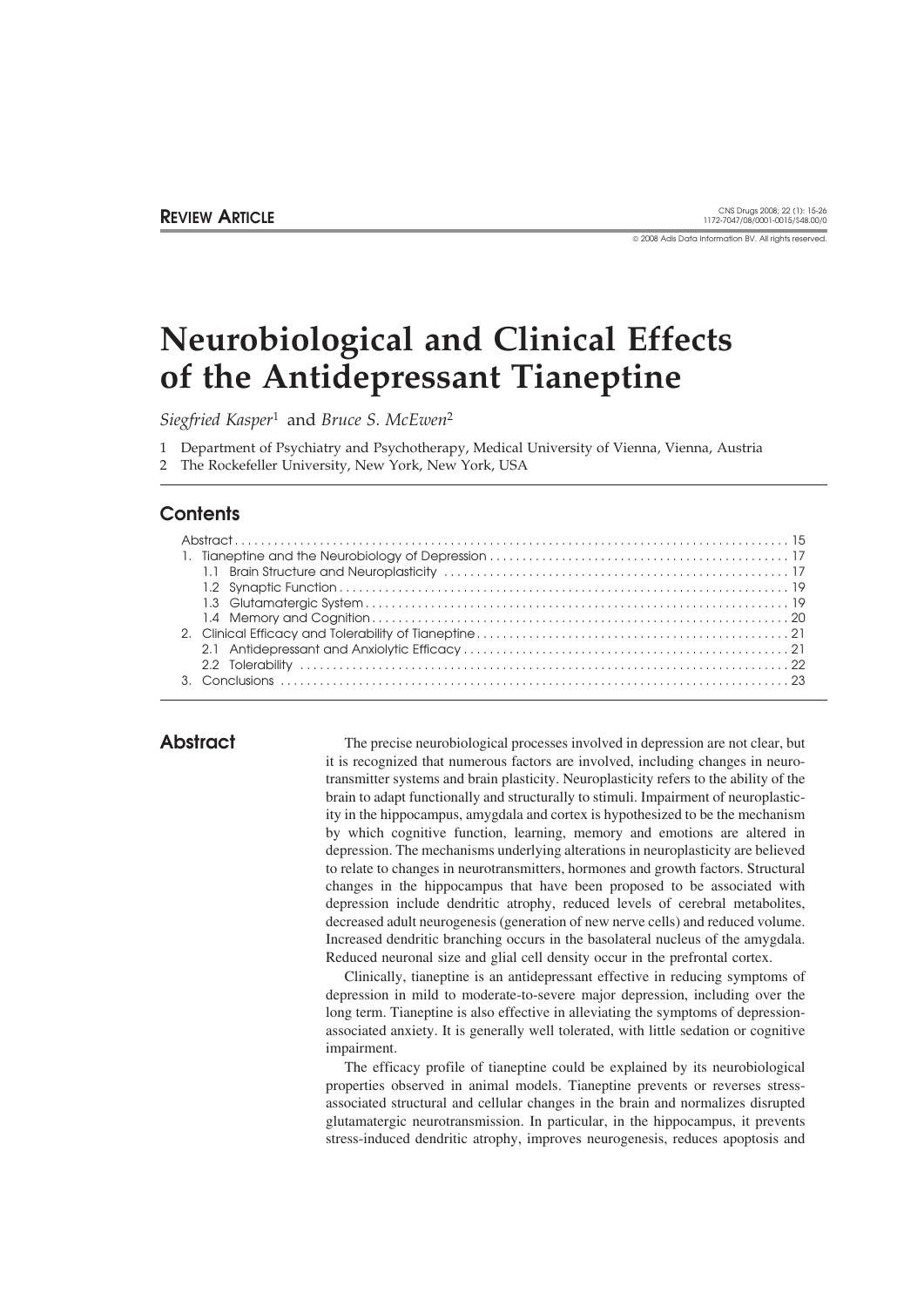normalizes metabolite levels and hippocampal volume. Tianeptine also has beneficial effects in the amygdala and cortex and can reverse the effects of stress on neuronal and synaptic functioning.

The neurobiological properties of tianeptine may provide an explanation not only for its antidepressant activity, but also for its anxiolytic effects in depressed patients and its lack of adverse effects on cognitive function and memory.

Depression is one of the most common mental nant theory has been that the primary aetiological with recurring episodes, the risk of a recurrent epi-<br>transmitters. sode is greatly increased by the number of prior Recently, the role of altered or impaired neuro-

disorders. There are numerous theories for the aeti- factor could be an imbalance in neurotransmission ology of this disorder, including psychological, so- by monoamines (the 'monoamine hypothesis' of cial, endocrine, biochemical and genetic causes.[1] depression), particularly serotonin and noradrena-Several factors may make a person more vulnerable line (norepinephrine), leading to deficient levels of to a first episode or a recurrent episode of depres-<br>these neurotransmitters.<sup>[2]</sup> This hypothesis is supsion; personality factors, a family history of depres- ported by the fact that many antidepressants block sive illness, childhood experiences and stressful life the reuptake or enzymatic oxidation of monoaminevents.<sup>[1]</sup> Although about one-half of patients will es.<sup>[3]</sup> As a result, much research in depression for the experience only one episode of depression, for those past 20 years has focussed on the synapse and neuro-

episodes.<sup>[1]</sup> Depression can therefore be a debilitat-<br>plasticity – defined as the ability of the brain to ing disease and have significant impact on the quali- adapt functionally and structurally to stimuli<sup>[4,5]</sup> – in ty of life of the patient.<sup>[1]</sup> the pathogenesis of depression has been investigated Given that there is a wide range of causes, pres- in both animal and human studies (table I). entation, clinical course and prognosis of this disor- Neuroplasticity should not be confused with neuro $der<sub>i</sub>$ <sup>[1]</sup> it is not surprising that the biological basis of genesis, which is the generation of new nerve depression is complex and the precise neurobiologi- cells.[6] Various factors including the psychological cal processes involved are not clear. The predomi- environment, traumatic events, genetic traits and

**Table I.** Alterations in neuroplasticity in depression

### **Animal models of depression**

Reduction in hippocampal volume, decreased level of the cerebral metabolite *N*-acetyl-aspartate (a marker of neuronal viability), and decreased proliferation rate of granule precursor cells in the dentate gyrus<sup>[2,9,10]</sup>

Decreased adult neurogenesis in the dentate gyrus<sup>[9,11]</sup>

Increased dendritic arborization in the spiny pyramidal and stellate neurons of the basolateral amygdala $[2,9,12]$ 

**Patients with chronic depression**

Reduced volume of grey and white matter in prefrontal cortex<sup>[13,14]</sup>

In patients with chronic depression, no change in total amygdala volume but core nuclei amygdala volume reduced,<sup>[19]</sup> whereas in patients with first episode depression, total amygdala volume is increased<sup>[20]</sup>

Reduced medial orbitofrontal (gyrus rectus) cortical volume<sup>[13]</sup>

Changes in blood flow and glucose metabolism in the hippocampus and amygdala<sup>[9]</sup>

Reduced brain activity (brain oxygenation) in the prefrontal cortex<sup>[21]</sup>

Reduced neuronal size and/or decreased density of glial cells in areas of the prefrontal cortex<sup>[22-24]</sup> and the amygdala<sup>[25]</sup>

Dendritic remodelling in hippocampal CA3 pyramidal neurons, with reversible shortening and debranching of apical dendrites (atrophy). Mechanism involves high levels of glucocorticoid secretion<sup>[7,8]</sup>

Reduced hippocampal volume (by ≈10–20%).<sup>[15-17]</sup> Atrophy occurs after repeated depressive episodes but is generally not evident in a first episode<sup>[18]</sup>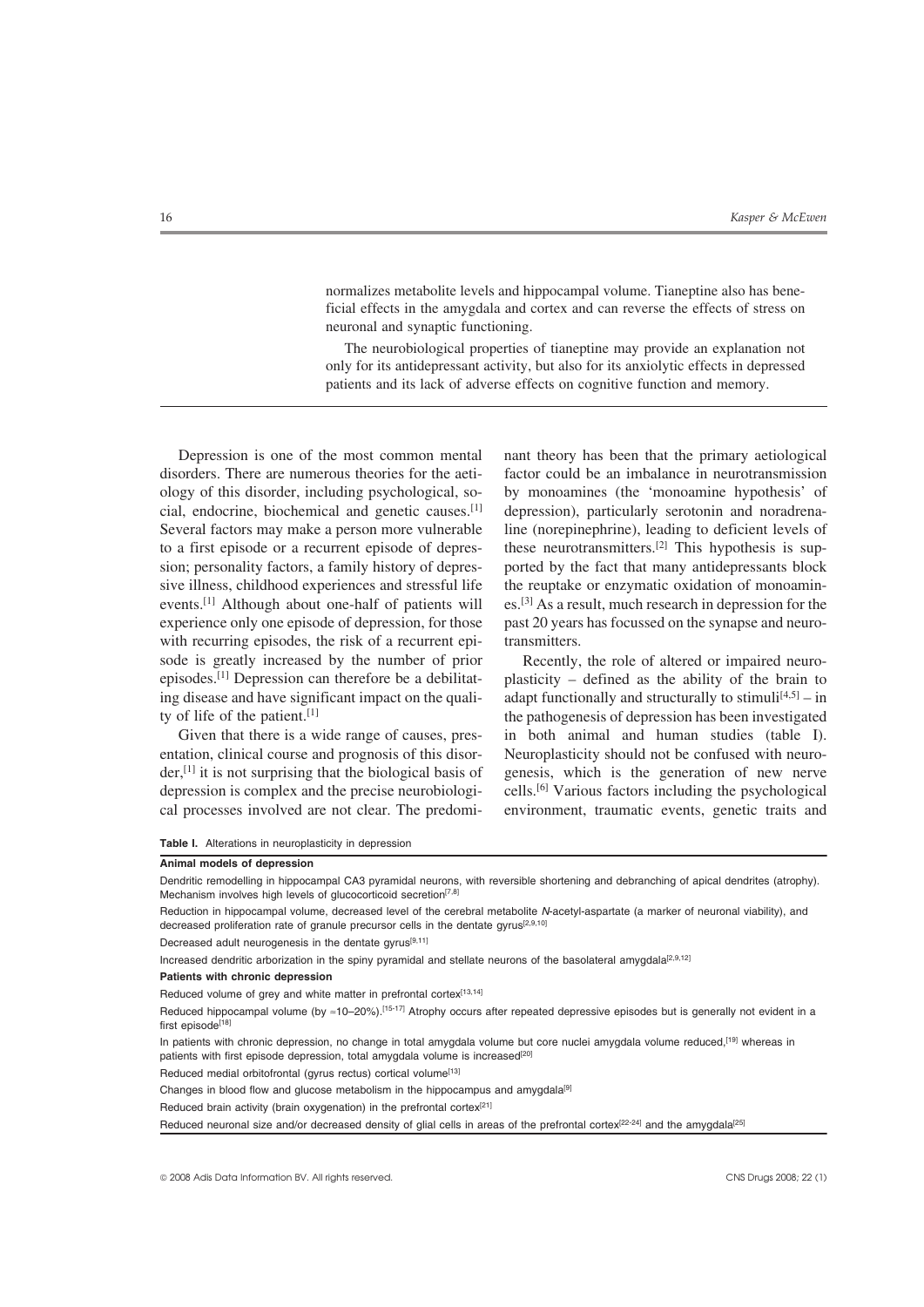mones<sup>[4]</sup> such as brain-derived neurotrophic factor  $(BDNF)<sup>[26]</sup>$ 

Regions of the brain where impaired plasticity<br>and concomitant structural changes are associated<br>with depression are the hippocampus, amygdala<br>and prefrontal cortex.<sup>[26]</sup> In animals<sup>[27]</sup> and humans,<sup>[13,15-18,20,22,23,25,28-30]</sup> changes in these areas<br>can encompass reductions in volume,<sup>[13,15,17,25,29]</sup> thanges in these areas<br>can encompass reductions in volume,<sup>[13,15,17,25,29]</sup> tianeptine, its neurobiologic neuronal size and density,  $[16,18,22,23]$  increased amygdala volume,  $[20]$  and changes in cerebral blood flow and a possible explanation for the observed beneficial glucose metabolism<sup>[28,30]</sup> (table I). It is thought t mood, memory and cognitive function, thus poss-<br>ibly producing the symptoms characteristic of de-<br>**of Depression**<br>**of Depression** 

in neuroplasticity provide a target for antidepressant action of antidepressants tend to focus on specific  $\frac{1}{2}$ . The correction of stress induced changes neurotransmitter systems and specific areas of the therapy.<sup>[27]</sup> The correction of stress-induced changes neurotransmitter systems and specific areas of the the the the theorem of the theorem of the theorem of the the theorem of the the theorem of the theorem of the theor in neuroplasticity reflects a new direction for antidepressant therapy.[31,32]

1.1 Brain Structure and Neuroplasticity<br>The antidepressant tianeptine has shown some potentially beneficial neurobiological properties, in- The hypothesis that alternations in neuroplasticicluding effects on neuroplasticity and various ty are implicated in the pathophysiology of depresneurotransmitter systems, such as the glutamatergic sion is supported by a body of evidence from neuro-<br>system.<sup>[2]</sup> Tianeptine differs from other antidepres- imaging and postmortem studies in patients with sants in its pharmacological and neurochemical depression and from animal models of depression cological properties of tianeptine).  $[33-35]$  The estab- (table I).

somatic disease are known to influence the occur-<br>in terms of the monoamine hypothesis, illustrating rence of depression,<sup>[1]</sup> which may lead to morpho- the limitations in our understanding of mood disorlogical and functional changes in the brain.<sup>[5]</sup> For ders and depression. The fact that electroconvulsive example, disrupted or abnormal neuroplasticity due therapy (ECT) is also clearly established as a treatto inappropriate or prolonged stress can lead to an ment for depression,<sup>[36]</sup> confirms that, although inability of the brain to make the appropriate re- long-standing, the monoamine hypothesis of the sponses to stimuli.<sup>[5]</sup> pathophysiology of depression is at least incom-Neurotransmitter and neuroendocrine pathways plete. In addition, the monoamine hypothesis cannot<br>t may mediate adaptive responses to stress in account for the delay in onset of action of typical that may mediate adaptive responses to stress in-<br>clude the bypothelemic pituitary adrenal  $(HPA)$  ay antidepressants of several weeks, why antidepresclude the hypothalamic-pituitary-adrenal (HPA)  $ax$ -<br>is [9] the glutamateraic system [9] and growth bor<br>sants are also effective in other mental disorders is,<sup>[9]</sup> the glutamatergic system,<sup>[9]</sup> and growth hor-<br>mones<sup>[4]</sup> such as brain derived neurotrophic factor such as panic disorder and obsessive-compulsive disorder, why not all drugs that increase monoamine<br>transmitter levels in the brain are effective antide-

The changes in neuroplasticity are potentially The neurobiology of depression is complex.<br>
The neurobiology of depression is complexed and the metal of the stablished attention and the stablished attention of the stablishe reversible, even in patients with established atrophy, Studies that attempt to elucidate the underlying<br>and therefore the mechanisms underlying changes pathobiology of depression and the mechanism of and, therefore, the mechanisms underlying changes and pathobiology of depression and the mechanism of in neuroplasticity provide a terget for antidepression of antidepressants tend to focus on specific

imaging and postmortem studies in patients with properties (see table II for a summary of the pharma- that show modifications in key regions of the brain

lished antidepressant efficacy of tianeptine, proven Recent neurobiological evidence in human subin placebo- and comparator-controlled studies and a jects suggests that mood disorders, such as major meta-analysis (see section 2.1), cannot be explained depressive disorder, are characterized by neuron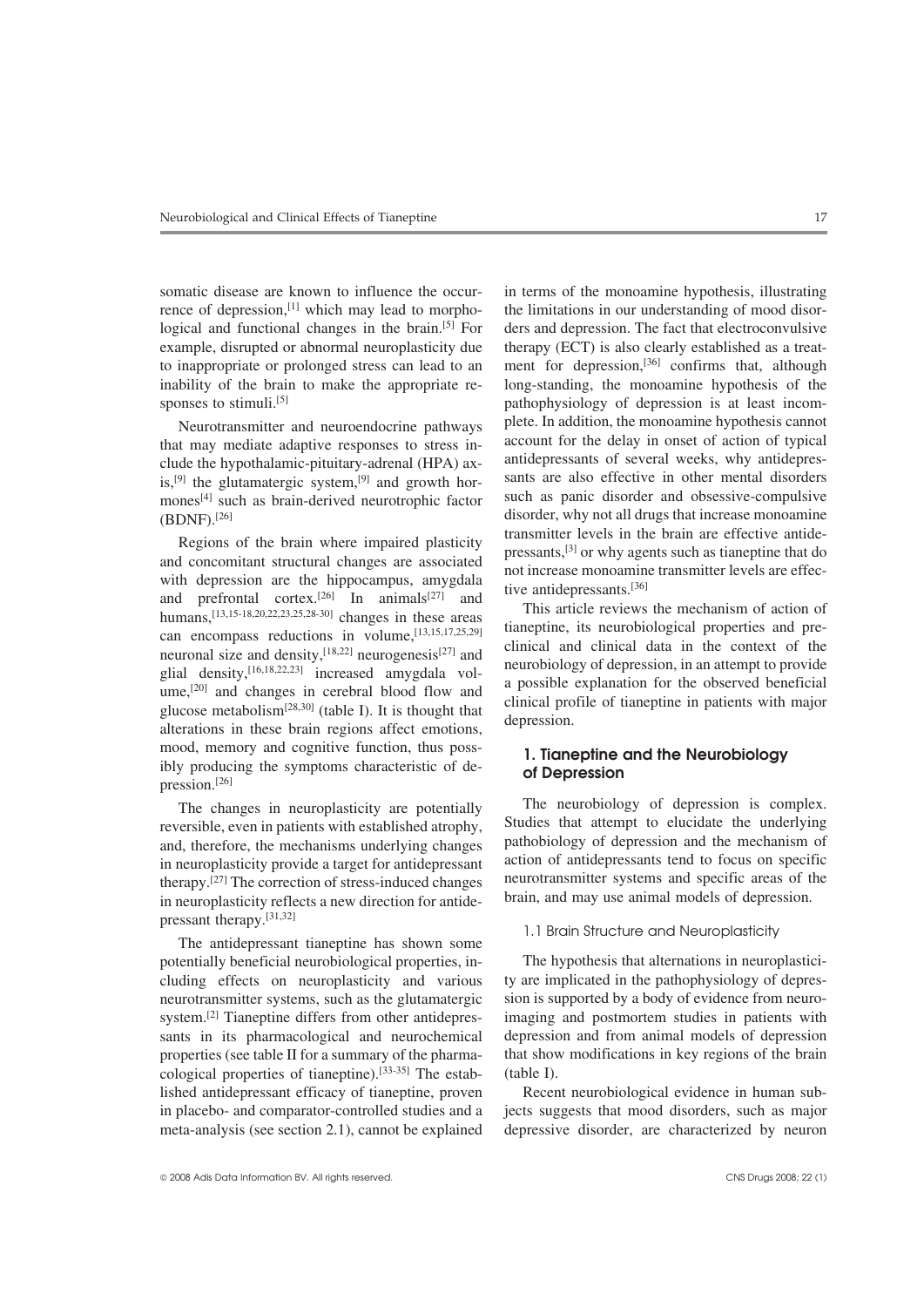**Table II.** General pharmacological properties of tianeptine (reproduced from Wagstaff et al.,[33] with permission)

# **Animal models**

Increases uptake of serotonin in the cortex and hippocampus. Despite no direct effect on reuptake of noradrenaline (norepinephrine) or dopamine, levels of these neurotransmitters are indirectly increased in several brain regions

Activity selective for serotonergic mechanisms, and essentially presynaptic. Has no, or low, affinity for neurotransmitter receptors Antidepressant activity shown in classical screening tests and models of depression

Activity appears to be dependent on the (–) enantiomer. The predominant metabolite (MC5, pentanoic acid) has some antidepressant activity, but significantly less than the parent compound

Anxiolytic activity in some (but not all) models. Not associated with sedative effects

Antinociceptive/analgesic activity

Improves both working and reference memory

Decreases ethanol intake and alleviates effects of ethanol and ethanol withdrawal

## **Healthy volunteers and patients**

Cognitive function (attention, memory, reasoning) not adversely affected in healthy volunteers; indications of improvement in memory and attention

No measurable effects on psychomotor performance or driving skills vs placebo in healthy volunteers

Slight activating properties (EEG), mood elevation and improved attention in healthy volunteers, vs initial sedation with fluvoxamine No effects on objective sleep parameters in healthy volunteers

Antidepressant and anxiolytic effects, without sedation or adverse effects on sleep, and with positive effects on impaired memory in patients with alcoholism and concurrent depression after alcohol withdrawal

No effects on cardiovascular parameters (blood pressure, ECG, heart rate, echocardiography, ventriculography) in young healthy volunteers

Indications of efficacy in patients with panic disorder substantiated by EEG data

Blunted prolactin response to dexfenfluramine in healthy volunteers

ticity and cellular resilience.<sup>[37]</sup> The hippocampus Similarly, Duman and Monteggia<sup>[26]</sup> have postulated has been implicated in the pathophysiology of de-<br>that the changes in the prefrontal cortex (responsible pression. It is one of the main sites of adult neuro- for working memory, cognition and mood) and the genesis in animals<sup>[6]</sup> and is the region of the brain amygdala (responsible for emotional control and that controls learning, cognition, anxiety and the anxiety) [table I] might be able to explain the cogni-HPA axis.<sup>[26]</sup> It has been suggested that structural tive and/or behavioural symptoms seen in padamage to this region of the brain is associated with tients with depression. For example, chronic stress-<br>deficits in these functions which may lead to the induced amygdala dendritic remodelling was assodeficits in these functions, which may lead to the induced amygdala dendritic remodelling was asso-<br>cognitive and anxiety symptoms of depression. A ciated with increased anxiety-like behaviour in a rat cognitive and anxiety symptoms of depression. A ciated with increased anxiety-like behaviour in a rat study by van der Flier et al.<sup>[38]</sup> found that memory model of depression.<sup>[40]</sup> Whether the structural study by van der Flier et al.<sup>[38]</sup> found that memory model of depression.<sup>[40]</sup> Whether the structural complaints and depressive symptoms were asso-<br>changes are directly responsible for the developcomplaints and depressive symptoms were asso-<br>ciated with reduced left hinnocampal volume in ment of depression could be open to debate.<sup>[6]</sup> ciated with reduced left hippocampal volume in otherwise healthy volunteers with memory com- Stress paradigms have been used as animal modplaints and no cognitive impairment. In a small els for depression to investigate the short-term ac-<br>study of 14 patients with depression, the severity of tions of antidepressants on brain structure and study of 14 patients with depression, the severity of tions of antidepressants on brain structure and subjective memory impairment correlated with de-<br>neuroplasticity. In such models, tianeptine opposed creasing right hippocampal volume.<sup>[39]</sup> In a study the effects of chronic stress on brain structure and comparing hippocampal volume in 16 patients with plasticity. For example, tianeptine prevented strucmajor depression and 16 case-matched nonde- tural changes and modified neuronal metabolism pressed control subjects, depressed patients had a and function in the hippocampus in tree shrews 19% smaller left hippocampal volume than control subjected to psychosocial stress.[10] In this study,

atrophy, cell loss and/or impairments in neuroplas- comparison brain regions or whole brain volume.[15]

neuroplasticity. In such models, tianeptine opposed subjects ( $p < 0.05$ ), without smaller volumes of 'chronic' (28 days) treatment with tianeptine re-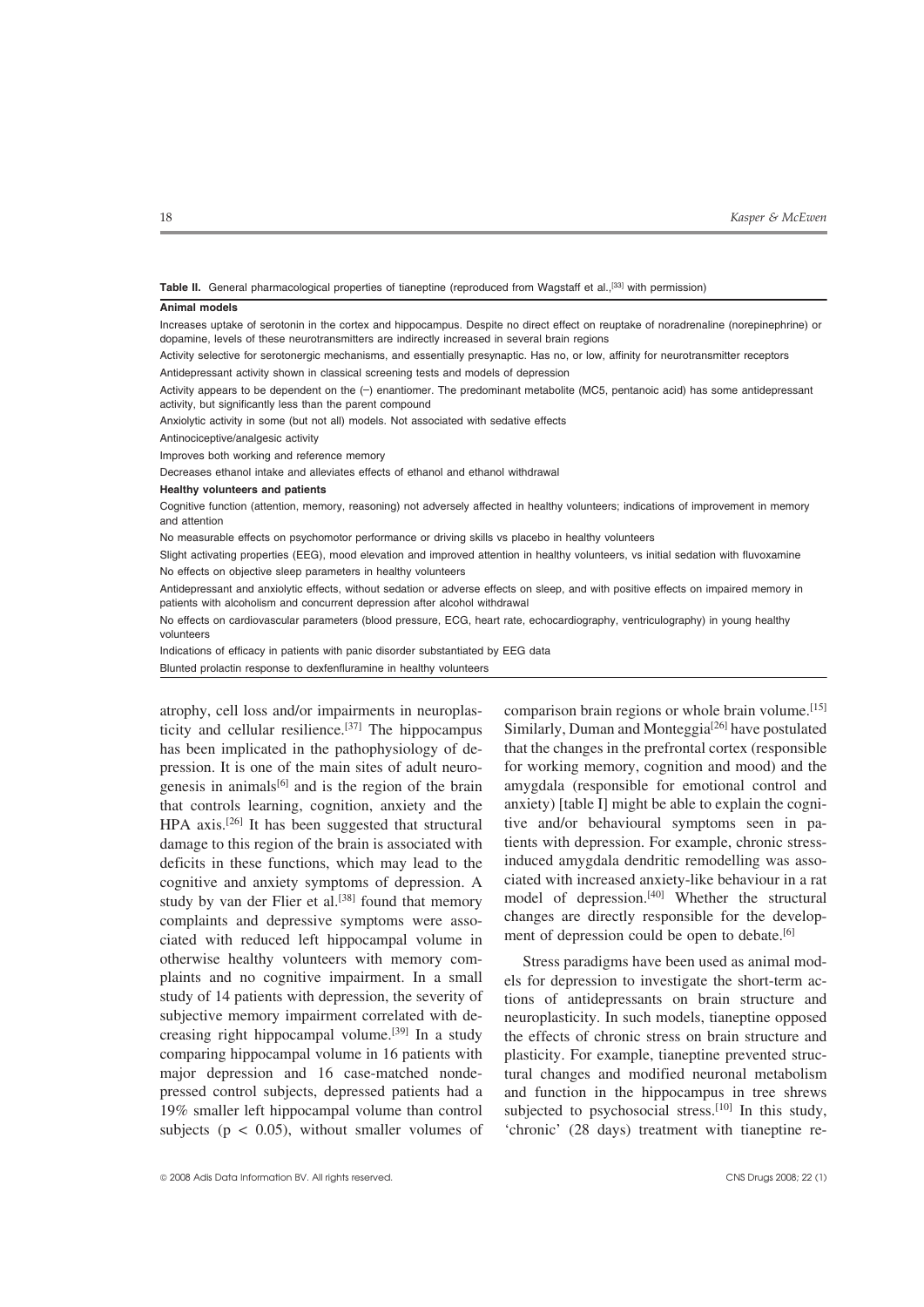In animal studies, tianeptine has also been shown<br>to prevent and reverse stress-induced glucocorti-<br>for the neurobiology of depression have been pro-<br>coid-mediated dendritic atrophy in CA3 pyramidal<br>neurons in the hippoca neurons in the improcampus and stress-induced 1.2 Synaptic Function increases in dendritic length and branching in the amygdala.<sup>[7]</sup> These studies were performed in rats Synaptic function has a role in the pathophysio-<br>and atrophy was assessed by measuring the length  $\log$  logy of depression. Studies have shown that stress and atrophy was assessed by measuring the length logy of depression. Studies have shown that stress<br>and number of apical dendrite branch points. Only can affect synaptic function. For example, stress has one study<sup>[27]</sup> investigated the effect of other antide-<br>pressants; the serotonin reuptake inhibitors fluoxe-<br>ion and enhance amygdala processing in anitine and fluvoxamine failed to block dendritic atro- mals.[46] Tianeptine enhanced synaptic plasticity in phy. the hippocampus and prefrontal cortex without ad-

in the hippocampus,<sup>[10]</sup> chronic tianeptine treatment animal models of stress.<sup>[12,46-48]</sup> For example, in rats, reduced apoptosis in the dentate gyrus of the hippocampus, acute administration of tianeptine reversed the reduced apoptosis in the dentate gyrus of the hippo-<br>campus and the temporal cortex in psychosocially hibitory effect of acute stress on long-term potentiacampus and the temporal cortex in psychosocially hibitory effect of acute stress on long-term potentia-<br>stressed tree shrews  $[42]$  It also appeared to be cyto-<br>tion (enhanced synaptic transmission) in the pre-Data also suggest that tianeptine may promote primed burst potentiation in hippocampal CA1,<br>neuroplasticity by increasing expression of genes of without altering stress-enhanced long-term potentia-BDNF $[44,45]$  and nerve growth factor $[44]$  in the hippocampus<sup>[44]</sup> and amygdala.<sup>[45]</sup>

in detail elsewhere by Duman and Monteggia<sup>[26]</sup><br>with BDNF an important mediator of neuronal plas-<br>lindeed, coadministration of tianeptine and fluoxe-<br>ticity and a potential target for antidepressant drug<br>development.<sup>[5]</sup> may contribute to the neuronal atrophy and neuronal cell loss in key limbic regions in the brain seen in 1.3 Glutamatergic System patients with depression;<sup>[26]</sup> conversely, chronic antidepressant treatment, including with SSRIs, Synaptic transmission depends on careful regula-MAOIs, SNRIs, atypical antidepressants and elec- tion of neurotransmitters. One of the excitatory troconvulsive seizures, increased hippocampal ex- amino acids, glutamate, is a key cerebral excitatory

versed the acute stress-induced decreases in hippo-<br>pression of this neurotrophic factor.<sup>[26]</sup> Although campal volume, levels of cerebral metabolites such there is a growing body of evidence supporting this as *N*-acetyl-aspartate, and proliferation of the gran- hypothesis, which links brain structure, neuroplasule precursor cells in the dentate gyrus.<sup>[10]</sup> ticity, neurogenesis and the pathobiology of depres-

and number of apical dendrite branch points. Only can affect synaptic function. For example, stress has one study<sup>[27]</sup> investigated the effect of other antide-<br>been shown to impair hippocampal synaptic function and enhance amygdala processing in ani-In addition to normalizing the rate of cytogenesis versely affecting amygdala synaptic function in the hinnocampus  $[10]$  chronic tianenting treatment animal models of stress.  $[12,46-48]$  For example, in rats, stressed tree shrews.<sup>[42]</sup> It also appeared to be cyto-<br>protective against the effects of proinflammatory frontal cortex<sup>[47]</sup> and hippocampal CA1 area,<sup>[48]</sup> and protective against the effects of proinflammatory frontal cortex<sup>[47]</sup> and hippocampal CA1 area,<sup>[48]</sup> and extokines in the cortex and white matter in mice  $[43]$  blocked the inhibitory effects of acute stress on cytokines in the cortex and white matter in mice.<sup>[43]</sup> blocked the inhibitory effects of acute stress on Data also suggest that tianentine may promote primed burst potentiation in hippocampal CA1, neuroplasticity by increasing expression of genes of without altering stress-enhanced long-term potentia-<br>neuroplastic factors that are decreased in animal tion in the basolateral nucleus of the amygdala.<sup>[12]</sup> neuroplastic factors that are decreased in animal tion in the basolateral nucleus of the amygdala.<sup>[12]</sup> neglect that integrates that the models of stress. These include the genes for These data suggest that tianeptine sh models of stress. These include the genes for These data suggest that tianeptine should enhance<br> $BDNF^{[44,45]}$  and nerve growth factor<sup>[44]</sup> in the hippo-<br>hippocampal and prefrontal cortex memory-related processing in people under stress.[46]

Studies of the role of intracellular signal trans-<br>duction and regulation of gene expression in im-<br>paired neuroplasticity in depression has led to the<br>"neurotrophic hypothesis of depression" (reviewed<br>in data a similar ef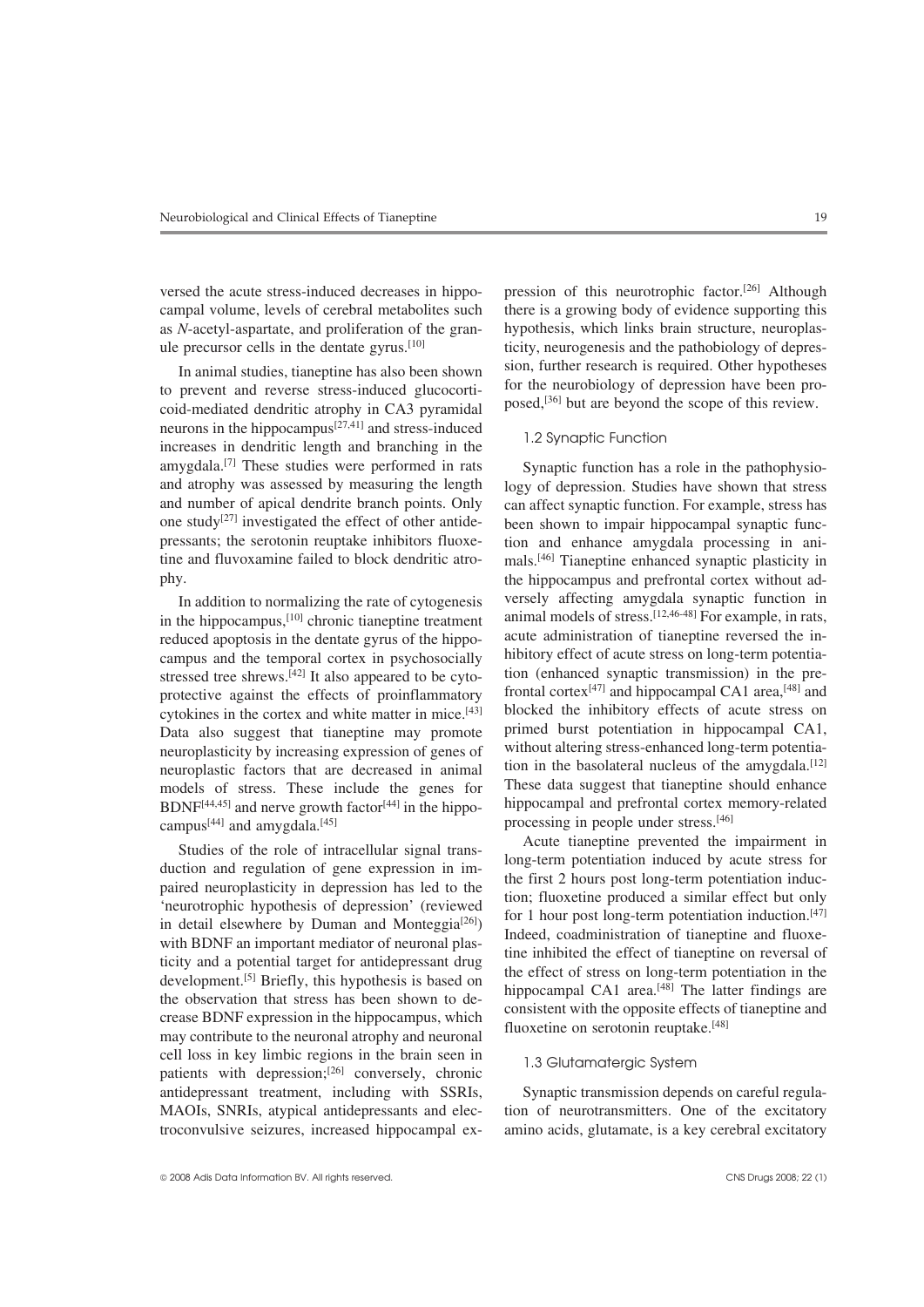aspects of brain function and is implicated in the receptors; $[60,61]$  chronic use of tianeptine increased pathophysiology of depression.<sup>[51]</sup> The release of phosphorylation of the CamKII/PKC site (Ser831) glutamate is regulated by glucocorticoid hormones on the GluR1 subunit of glutamate AMPA receptors glutamate is regulated by glucocorticoid hormones secreted in response to stress activation of the HPA in the frontal cortex.<sup>[60]</sup> Preliminary reports of these axis.<sup>[50]</sup> The role of glutamate and glutamatergic preclinical studies indicate that chronic use of fluoxaxis.<sup>[50]</sup> The role of glutamate and glutamatergic preclinical studies indicate that chronic use of fluox-<br>receptors in mood disorders has been previously etine had a similar effect on phosphorylation, but at receptors in mood disorders has been previously etine had a similar effect on phosphorylation, but at reviewed.<sup>[52]</sup> Briefly, animal studies have demon- a different site of the GluR1 subunit (at Ser 845).<sup>[60]</sup> reviewed.<sup>[52]</sup> Briefly, animal studies have demon-<br>strated that in stress conditions extracellular gluta-<br>Also, tianeptine inhibited stress-related increases in strated that in stress conditions, extracellular gluta-<br>mate levels are modestly increased in the hippocam-<br>glial glutamate transporter GLT-1 mRNA expresmate levels are modestly increased in the hippocam-<br> $\frac{\text{glial glutamate transporter GLT-1 mRNA expres-  
pus[53,54] and in the amvgdala: [55] and these abnormal}$  sion in the dentate gyrus and CA3 region of the rat pus<sup>[53,54]</sup> and in the amygdala;<sup>[55]</sup> and these abnormal sion in the dentate gyrus and CA3 region of the rat levels can lead to reductions in neuronal size and hippocampus in the chronic restraint stress model of hippocampus in the chronic restraint stress model of density and hippocampular depression.<sup>[61]</sup> It also inhibited increases in GLT-1 density and hippocampal volume.<sup>[53]</sup> In contrast, depression.<sup>[61]</sup> It also inhibited increases in GLT-1 high levels of glutamate in the synaptic space are protein levels in the CA3 region, but did not affect high levels of glutamate in the synaptic space are protein levels in the CA3 region, but did not affect here heured are protein levels of the isoform GLT-1b.<sup>[61]</sup> neurotoxic, causing excessive activation of gluta-<br>mate neuronal receptors in a process referred to as<br>Further evidence for the mechanism of action of mate neuronal receptors in a process referred to as Further evidence for the mechanism of action of  $\frac{1}{2}$  for  $\frac{1}{2}$  for  $\frac{1}{2}$  function of  $\frac{1}{2}$  function of  $\frac{1}{2}$  function of  $\frac{1}{2}$  function of  $\frac{1$ the texcitotoxicity'.<sup>[56]</sup> Evidence that glutamate is in-<br>volved in the requisition of neuroplasticity comes from animal models that show its effect on volved in the regulation of neuroplasticity comes comes from animal models that show its effect on from animal studies where blockade of the gluta<sub>r</sub> glutamate-activated signal transduction pathways. from animal studies where blockade of the gluta-<br>mate-activated signal transduction pathways.<br>Tianeptine appeared to facilitate signal transduction<br>mate NMDA receptor with an antagonist [27,57] pre mate NMDA receptor, with an antagonist,<sup>[27,57]</sup> pre-<br>vents deleterious effects of stress, whereas activa-<br>the CA3 commissural associational synapse by<br>tion of NMDA receptors decreased neurogenesis [11] altering the phosp tion of NMDA receptors decreased neurogenesis.<sup>[11]</sup> Thus, regulation of glutamatergic transmission<br>could be an important component of neuroplastici-<br>ty.<sup>[9]</sup> Indeed, altered neuroplasticity via disturbed<br>glutamatergic neurotransmission has been shown to<br>glutamatergic neuro result in the type of neuronal dysfunction associated with depression.<sup>[52]</sup> In patients with major depression, functional imaging studies have suggested a 1.4 Memory and Cognition possible role of altered glutamatergic neurotransmission within the anterior cingulate in the patho-<br>genesis of mood disorders.<sup>[58]</sup> Normalizing the<br>glutamatergic system is therefore a potential treat-<br>ment target in patients with depression.<br>ment target in patients wit

logical stress-induced changes in glutamatergic has been shown to have beneficial short-term effects neurotransmission in the hippocampus and amygda- on cognitive function and memory function in<br>la in animal models.<sup>[55,59]</sup> and the drug appears to animal models.<sup>[63-65]</sup> For example, tianentine imnormalize disrupted glutamatergic neurotransmis-<br>proved spontaneous alternation behaviour and spasion.[59,60] Further research is needed to determine tial discrimination in normal mice, and improved the long-term effects of tianeptine. In the rat amyg- sequential-specific alternation deficits induced by dala, acute administration of tianeptine, but not chronic alcohol intake in mice.<sup>[63]</sup> It has also been fluoxetine, inhibited acute stress-induced increases shown to prevent stress-induced impairment of spain glutamate efflux in the basolateral nucleus.<sup>[55]</sup> tial memory in rats.<sup>[64,65]</sup> A direct relationship be-Tianeptine may also modulate the stress-induced tween the effect of tianeptine on glutamate receptors

neurotransmitter.[49,50] It is involved in nearly all changes observed in the expression of glutamate

ceptors in an electrophysiological study in rats.[59]

Tianeptine has been shown to inhibit the patho- (reviewed by Robbins and Murphy $[62]$ ). Tianeptine animal models.<sup>[63-65]</sup> For example, tianeptine im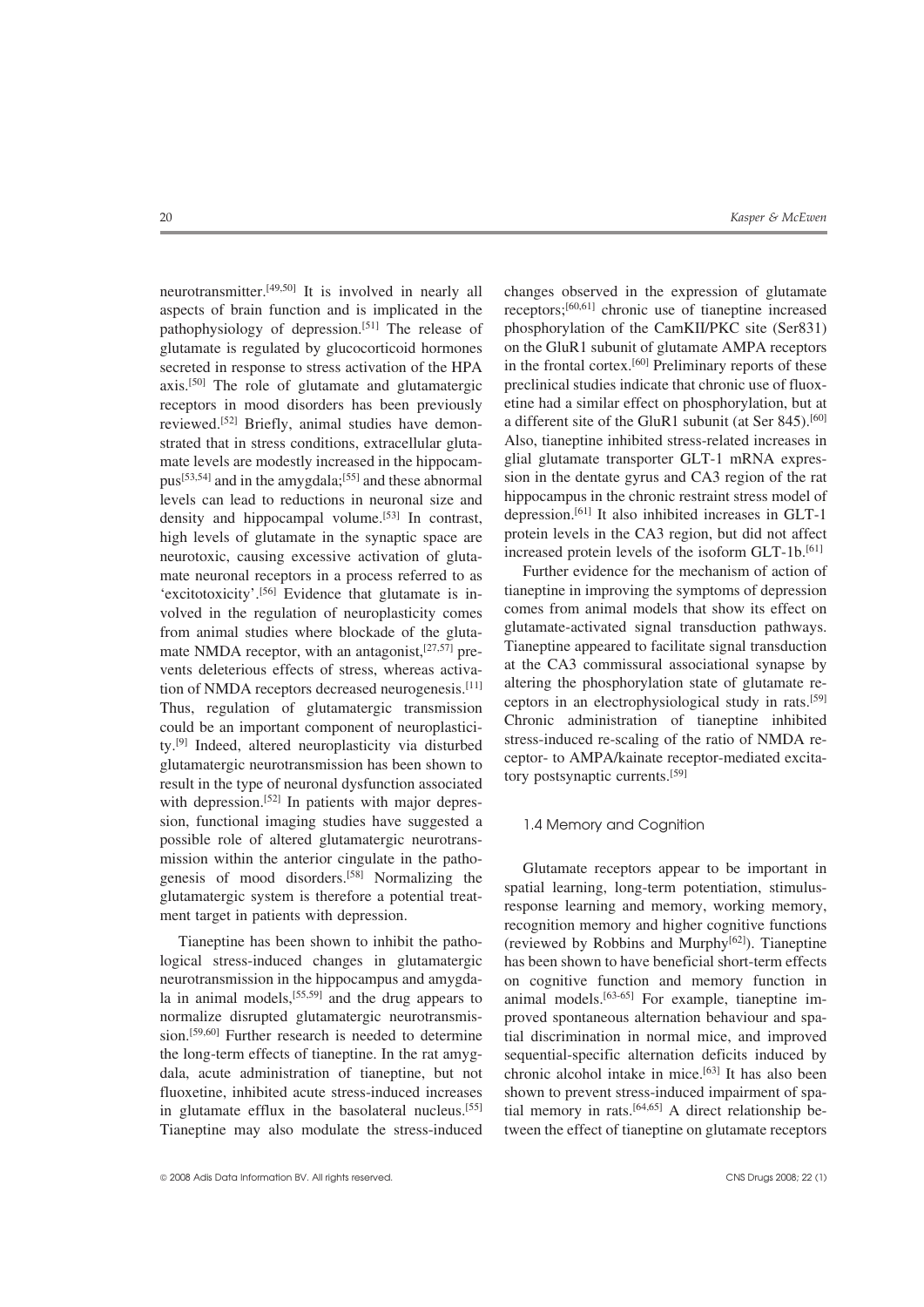and memory has yet to be established. cacy of tianeptine has been reviewed in depth by

because the hippocampus, which is required for at the time of that review have since been published learning and memory, is susceptible to stress and as full papers<sup>[67,68]</sup> and an additional trial has been hormone-related damage. This brain region is also reported.<sup>[69]</sup> Tianeptine has been evaluated in douinvolved in the negative feedback on the HPA axis ble-blind, comparative trials in patients with major stress response.<sup>[9]</sup> Campbell et al.<sup>[65]</sup> were able to depression (unipolar depression), bipolar depresdemonstrate that the protective effect of tianeptine sion, dysthymia and adjustment disorder. on memory in animals was not mediated by corticosterone (i.e. via the HPA axis) and they hypothe- 2.1 Antidepressant and Anxiolytic Efficacy sized that tianeptine may enable information to be stored in the hippocampus in such a way that it is Tianeptine is an antidepressant with proven effili, possibly by normalizing stress-induced changes

The effect of chronic stress on the amygdala is model, stress caused damage to the hippocampus, is a region of the brain proposed to be responsible for the acquisition and storage of emotional memory.[12] Although acute administration of tianeptine did not alter stress-induced enhancement of amygdala function in this study,  $[12]$  in another animal study, long-term tianeptine administration had an effect on fear circuitry in the amygdala.<sup>[66]</sup> In the latter study,<sup>[66]</sup> which compared the effect of tianeptine and the SSRI citalopram in auditory fear conditioning in rats, long-term administration of either agent reduced auditory fear conditioning (a model of emotional learning), whereas the effect of shortterm administration was different; short-term citalopram exacerbated the anxiogenic effect but tianeptine did not. The investigators concluded that these data are consistent with the clinical effects of SSRI treatment of anxiety disorders, in which a transient increase in anxiety is seen during early stages of treatment, which decreases after several weeks of treatment.[66]

# **2. Clinical Efficacy and Tolerability of Tianeptine**

Tianeptine is effective in the treatment of patients with depressive disorders, including those with con-

(see section 1.3) and its effect on cognitive function comitant depression and anxiety. The clinical effi-Stress can lead to impaired memory function Wagstaff et al.<sup>[33]</sup> Two studies reported as abstracts

protected from being impaired by later stress stimu-<br>i. possibly by normalizing stress-induced changes antidepressant efficacy of tianeptine has been estabin the glutamatergic system.<sup>[65]</sup> lished in two short-term, placebo-controlled trials,<br>The effect of chronic stress on the amyodala is with tianeptine achieving statistically and clinically different to that on the hippocampus; in an animal significant reductions in Montgomery-Asberg De-<br>
• pression Rating Scale (MADRS) scores compared but enhanced the function of the amygdala,<sup>[12]</sup> which with placebo (p < 0.05) [figure 1].<sup>[70,71]</sup> In a long-<br>is a region of the brain proposed to be responsible term extension study,<sup>[72]</sup> 185 tianeptine responders



**Fig. 1.** Efficacy of tianeptine in double-blind, placebo-controlled trials in patients with depression. Change in Montgomery-Åsberg Depression Rating Scale (MADRS) score from baseline in patients with major depression or bipolar disorder receiving tianeptine 25–50 mg/day, imipramine 100–200 mg/day or placebo for 6 weeks. Data were analysed using the intention-to-treat populations ( $n = 123^{[70]}$  and 186<sup>[71]</sup>). Percentage reduction from baseline given under each bar (greater reductions are associated with greater efficacy) [reproduced from Wagstaff et al.,<sup>[33]</sup> with permission]. **\*** p < 0.05, **\*\*** p < 0.01 vs placebo.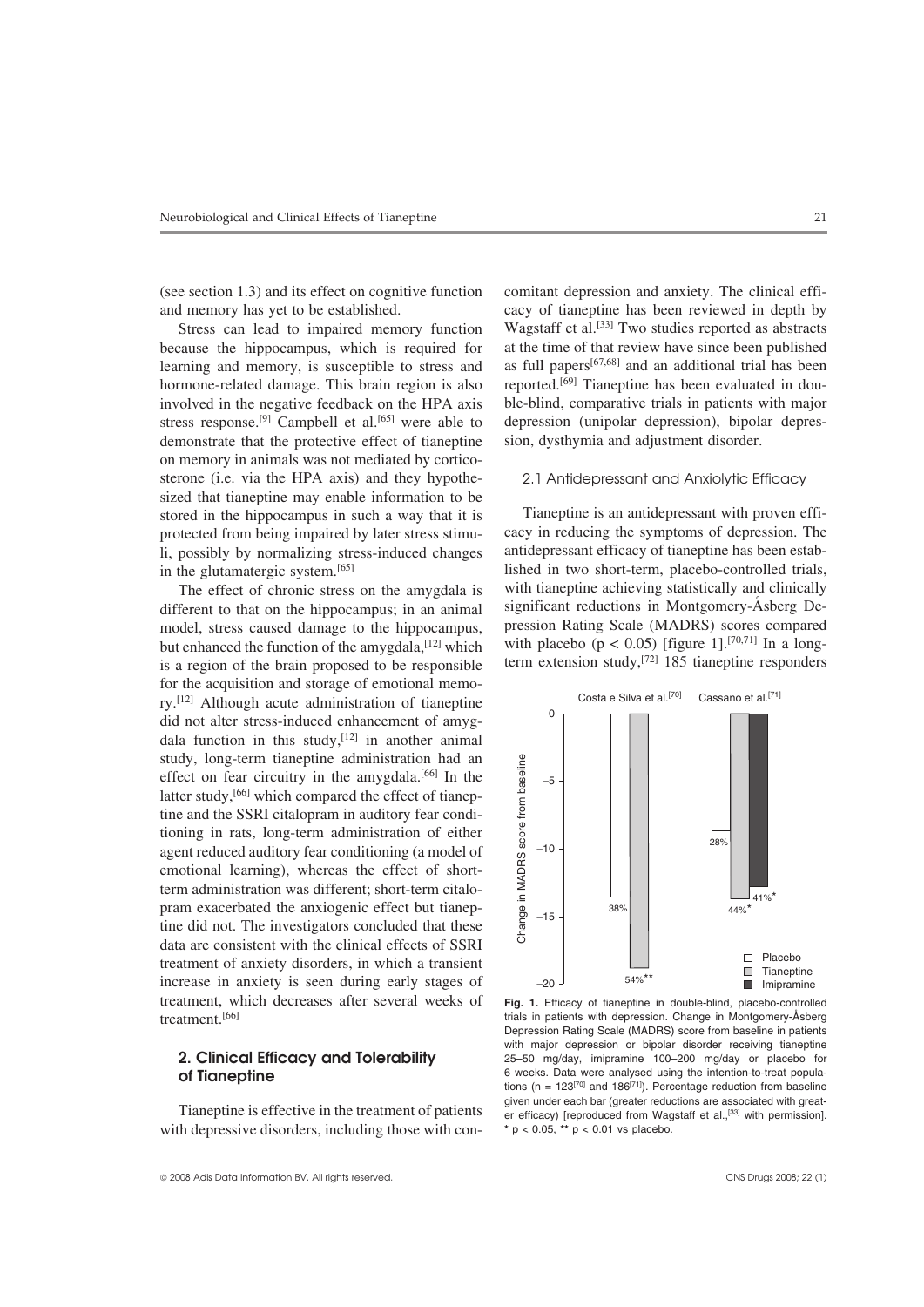patients with major depression were randomized to ments,<sup>[77]</sup> although the possibility that this study tianeptine 37.5 mg/day ( $n = 111$ ) or placebo  $(n = 74)$  simply detected a placebo effect cannot be eliminatfor up to 18 months (mean 16.5 months). Relapse ed as a placebo arm was not included. In a 90-day (before 6 months) and recurrence (after 6 months), double-blind study comparing tianeptine and fluoxdefined by a Hamilton Depression Rating Scale etine therapy in 206 patients with major depression score of  $\geq 15$  and/or a Clinical Global Impression or dysthymia, tianeptine recipients required signifiscore of  $\geq$ 15 and/or a Clinical Global Impression scale score of  $\geq 4$ , were significantly less frequent in cantly less concomitant anxiolytic treatment than patients receiving fluoxetine at day 30, 60 and 90 patients receiving tianeptine than in those receiving placebo (p = 0.002), and a higher proportion of (p < 0.05).<sup>[79]</sup> Anxiolytic therapy was reduced by tianeptine-treated patients had no relanse or recur-<br>50% over 90 days in the tianeptine group versus no tianeptine-treated patients had no relapse or recurrence  $(p < 0.001$  vs placebo). change in the fluoxetine group.<sup>[79]</sup>

In comparisons with other antidepressants, tianeptine was generally equivalent to amitriptyline 2.2 Tolerability (n = 107–284),<sup>[73-75]</sup> imipramine (n = 186),<sup>[76]</sup> mian-<br>serin (n = 152 and 299),<sup>[77,78]</sup> paroxetine (n = 327)<sup>[69]</sup> Tianeptine is generally well tolerated. As re-

for tianeptine, in patients with concomitant depres-<br>disorder, the tolerability of both tianeptine and sion. In clinical trials, tianeptine was demonstrated paroxetine was good, although significantly better to be similar to amitriptyline.<sup>[73-75]</sup> mianserin,<sup>[77,78]</sup> with tianeptine ( $p = 0.026$ ).<sup>[69]</sup> The most frequently to be similar to amitriptyline,<sup>[73-75]</sup> mianserin,<sup>[77,78]</sup> with tianeptine (p = 0.026).<sup>[69]</sup> The most frequently fluoxetine<sup>[79]</sup> and paroxetine<sup>[69]</sup> at improving anxiety reported adverse events were nausea (7%) and h symptoms in depressed patients in studies of be- ache  $(6%)$  in the tianeptine group and nausea (15%), tween 4 and 24 weeks' duration. Tianeptine general- headache (8%), insomnia (6%) and dizziness (5%) ly reduced Hamilton Anxiety Rating Scale (HAM- with paroxetine.<sup>[69]</sup> Withdrawal rates were similar in A) scores from baseline by approximately 50–60%. the two groups, but significantly more patients in the Antidepressant and anxiolytic efficacy with paroxetine group discontinued as a result of adverse 4 weeks' tianeptine treatment is also seen in 107 events (19 vs 6;  $p < 0.05$ ).<sup>[69]</sup> patients with depression or dysthymic disorder asso-<br>ciated with chronic alcoholism.<sup>[75]</sup> A 6-week, ran-<br>with depression is very high. In a study performed in domized, double-blind study compared the efficacy France,<sup>[84]</sup> a retrospective evaluation of sexual dysof tianeptine with the antidepressant mianserin function in 4557 outpatients presenting with major 60 mg/day and the anxiolytic alprazolam 1.5 mg/day depression, the prevalence of sexual dysfunction in 152 patients with adjustment disorder with mixed was 35% for spontaneously reported problems and anxiety and depression. Similar efficacy was seen in 69% for problems identified by physician question-

from a 6-week, multicentre open-label study of in- all three treatment groups on all rating instru-

Schiff (in = 152 and 259),<sup>79</sup>  $\rightarrow$  paradoxime (in = 521)<sup>179</sup> viewed by Wagstaff et al.,<sup>[33]</sup> the most common and fluorating station. A meta-analysis of patients were gastrointestinal (nausea, constipation, studies comp There is evidence suggesting an anxiolytic effect major depression without any co-morbid anxiety reported adverse events were nausea (7%) and head-

with depression is very high. In a study performed in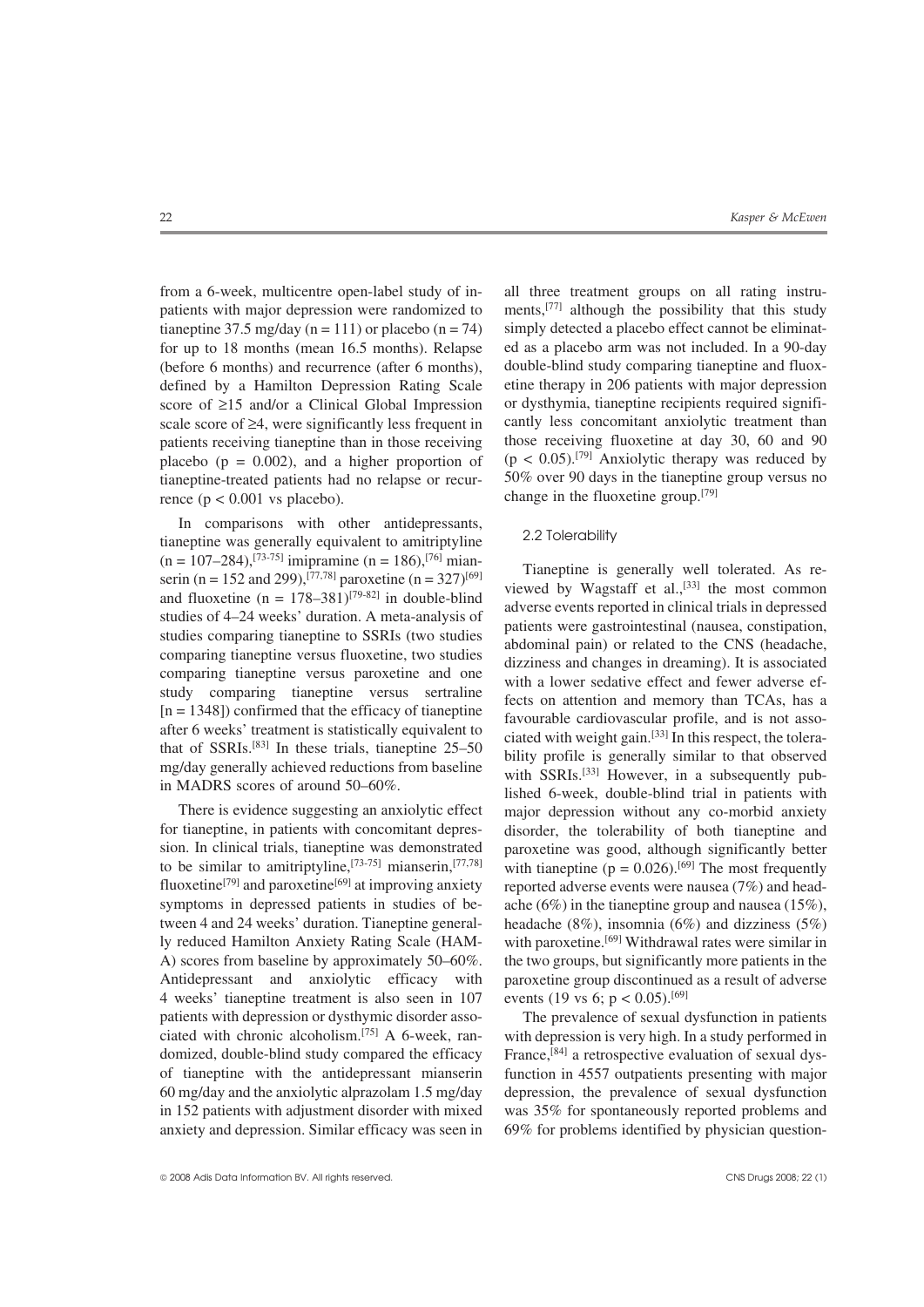treatment group showed that treatment with tianep- depression. tine was associated with a lower incidence of sexual The monoamine hypothesis of depression cannot dysfunction than treatment with TCAs or SSRIs; explain the antidepressant efficacy of tianeptine. frequency was significantly higher with TCAs Tianeptine has multiple effects observed in animal  $(p < 0.005)$  and SSRIs  $(p < 0.001)$  compared with studies that provide some insight into the drug's untreated patients, whereas those treated with mechanism of action: (i) blockade of the mechantianeptine had a similar rate of sexual dysfunction to isms involved in functional changes to brain regions untreated patients.<sup>[84]</sup> in the involved in depression; (ii) prevention and even

toms after cessation of antidepressant treatment, and lular changes in the brain; and (iii) normalization of this is true for most classes of antidepressants, al- glutamatergic neurotransmission. We propose that though symptoms are not usually severe or long- the effects of tianeptine on glutamate may in part term in nature.  $[85]$  We have been unable to find any explain the mechanism of action of its antidepresreports of the occurrence of discontinuation symp- sant and anxiolytic efficacy observed in patients toms with tianeptine. Discontinuation symptoms with depression, and its lack of adverse effects on could lead to dependence, although this is rare with cognitive function and memory. antidepressants. There is little evidence for the de- Clinically, tianeptine is generally a well tolerated tianeptine.[33] depression in mild to moderate-to-severe major de-

Tianeptine has also been shown to be well toler- pression. ated in elderly patients. In a 1-year open-label, multicentre study of tianeptine treatment in 228 elderly **Acknowledgements** patients, as few as 4.4% of patients withdrew because of adverse events (mainly drowsiness, anxiety Medical writing support was provided by Tracy Harrison<br>or gastrointestinal disorders): the authors concluded and Mary Hines from Wolters Kluwer Health Medical Comor gastrointestinal disorders); the authors concluded<br>that the benefit to risk ratio of tianeptine was very<br>satisfactory, even in these elderly patients.<sup>[86]</sup><br>satisfactory, even in these elderly patients.<sup>[86]</sup><br>constructi

It is now recognized that, in addition to the classi-<br>
corganon, Sepracor and Servier; has served as a consultant or<br>
cal hypothesis of an imbalance of neurotransmis-<br>
sion, factors such as stress, somatic disease and<br>
gen of depression. These factors cause changes in a Sepracor, Servier and Janssen. Dr McEwen has received range of neurotransmitters, hormones and growth honoraria from Servier for lectures and articles concerning<br>factors involved in the pathogenesis of depression basic research on tianeptine, including this article. factors involved in the pathogenesis of depression. These changes are accompanied by structural changes in the brain (particularly in the hippocam-<br>pus and amygdala). This is referred to as neuroplas-<br>1. National clinical practice guideline number 23. Depression: pus and amygdala). This is referred to as neuroplas-<br>tigity of the health chility of the health contained in the depression in primary and secondary care, ticity, a term used to describe the ability of the brain and secondary care,<br>to adapt functionally and structurally to stimuli (e.g. org.uk/CG23/guidance/pdf/English [Accessed 2007 Jul 31] to adapt functionally and structurally to stimuli (e.g.

naire. The frequency of sexual dysfunction was stress and other experiences). Although several lines found to be higher in patients treated with antide- of preclinical evidence support this hypothesis, pressants (TCAs, SSRIs and SNRIs) than in untreat- many questions remain to be answered. As yet, there ed patients (71% and 65%;  $p < 0.01$ ). Analysis by is no single accepted model of the pathobiology of

involved in depression; (ii) prevention and even Patients can experience discontinuation symp- reversal of depression-associated structural and cel-

velopment of dependence in patients receiving treatment and is effective in reducing symptoms of

construction of the paper from the outset and have had full editorial control over its content.

**3. Conclusions** Dr Kasper has received grant/research support from Eli Lilly, Lundbeck, Bristol-Myers Squibb, GlaxoSmithKline,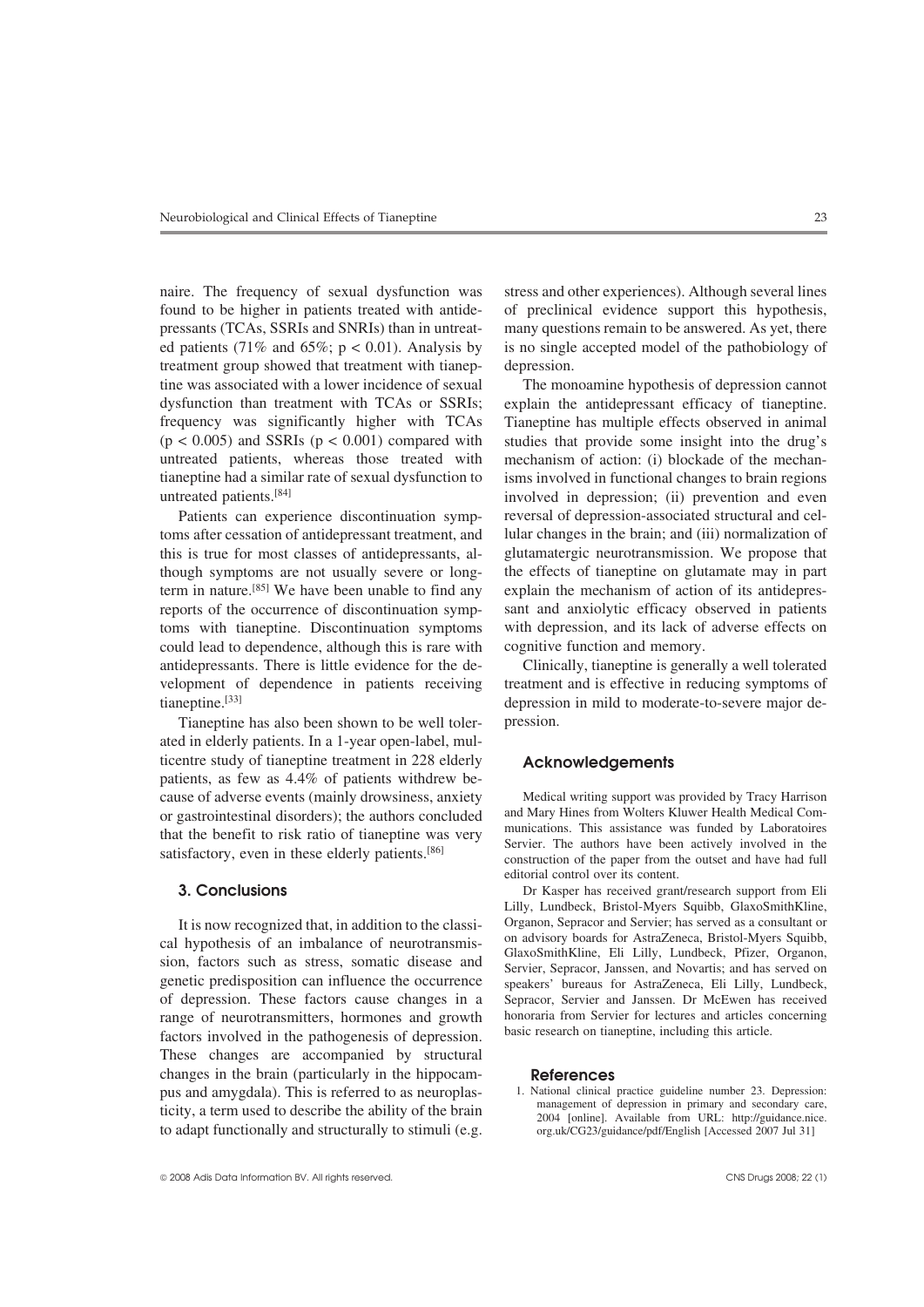- tianeptine. Mol Psychiatry 2005 Jun; 10 (6): 525-37 Biol Psychiatry 2002 May 1; 51 (9): 708-14
- 3. Hirschfeld RM. History and evolution of the monoamine hypo- 21. Herrmann MJ, Ehlis AC, Fallgatter AJ. Bilaterally reduced
- 4. Aberg ND, Brywe KG, Isgaard J. Aspects of growth hormone patients as measured by near-infrared spectroscopy. J Neu-<br>and insulin-like growth factor-I related to neuroprotection,<br>regeneration, and functional plasticity in regeneration, and functional plasticity in the adult brain. Scien-
- 5. Duman RS. Neural plasticity: consequences of stress and ac-<br>tions of antidepressant treatment. Dialog Clin Neurosci 2004; 545-53
- 6. Paizanis E, Hamon M, Lanfumey L. Hippocampal neurogenes-<br>
is, depressive disorders, and antidepressant therapy. Neural<br>
Plast. Epub 2007 May 14<br>
Pillai AG Munoz C Chatterii S. The antidepressant tianentine<br>
24. Ongur D,
- no. 762.1]. 34th Annual Meeting of the Society for Neuros-<br>cience: 2004 Oct 21-22; San Diego (CA) in major depressive disorder is due to oligodendrocytes. Biol
- 8. McEwen BS, Magarinos AM. Stress effects on morphology and Psychiatry 2004 Mar 15; 55 (6): 563-9 8. Function of the hippocampus. Ann N Y Acad Sci 1997; 821: 26. Duman RS, Monteggia LM. A neurotrophic model for stressfunction of the hippocampus. Ann N Y Acad Sci 1997; 821:  $271-84$
- 9. McEwen BS, Chattarji S. Molecular mechanisms of neuroplas-<br>ticity and pharmacological implications: the example of 27. Magarino tianeptine. Eur Neuropsychopharmacol 2004 Dec; 14 Suppl. 5: S497-502
- 10. Czeh B, Michaelis T, Watanabe T, et al. Stress-induced changes in cerebral metabolites, hippocampal volume, and cell prolifertine. Proc Natl Acad Sci U S A 2001 Oct 23; 98 (22): 12796-801
- 11. Cameron HA, McEwen BS, Gould E. Regulation of adult neurogenesis by excitatory input and NMDA receptor activation in 30. Drevets WC, Price JL, Bardgett ME, et al. Glucose metabolism<br>the dentate gyrus. J Neurosci 1995 Jun; 15 (6): 4687-92 in the amyedala in depression: relationsh
- predator stress and the antidepressant tianeptine on physiological plasticity in the hippocampus and basolateral amygdala. 31. Agid Y, Buzsaki G, Diamond DM, et al. How can drug discov-<br>Stress 2006 Mar; 9 (1): 29-40 ery for psychiatric disorders be improved? Nat Rev Drug
- 13. Bremner JD, Vythilingam M, Vermetten E, et al. Reduced Discov 2007 Mar; 6 (3): 189-201 volume of orbitofrontal cortex in major depression. Biol Psy- 32. Spedding M. Jav T. Costa e Silva J
- 14. Drevets WC, Price JL, Simpson Jr JR, et al. Subgenual prefron- Discov 2005 Jun; 4 (6): 467-76
- 15. Bremner JD, Narayan M, Anderson ER, et al. Hippocampal 59 volume reduction in major depression. Am J Psychiatry 2000 34. Chamba G, Lemoine P, Flachaire E, et al. Increased serotonin
- 16. Frodl T, Meisenzahl EM, Zetzsche T, et al. Hippocampal patients. Biol Psychiatry 1991 Sep 15; 30 (6): 609-17 changes in patients with a first episode of major depression. 35. Kato G, Weitsch AF. Neurochemical profile o
- 17. Sheline YI, Gado MH, Kraemer HC. Untreated depression and hippocampal volume loss. Am J Psychiatry 2003 Aug; 160 (8): 36. Hindmarch I. Expanding the horizons of depression: beyond the norizons of depression: beyond the monoamine hypothesis. Hum Psychopharmacol 2001 Apr; 16
- 18. Sheline YI, Sanghavi M, Mintun MA, et al. Depression duration (3): 203-18<br>but not age predicts hippocampal volume loss in medically 37. Rajkowska ( healthy women with recurrent major depression. J Neurosci Neuropsychiatry 2002 Oct; 7 (4): 281-92<br>1999 Jun 15; 19 (12): 5034-43 <br>28 van der Flier WM van Buchem MA W
- 
- 2. McEwen BS, Olie JP. Neurobiology of mood, anxiety, and 20. Frodl T, Meisenzahl E, Zetzsche T, et al. Enlargement of the emotions as revealed by studies of a unique antidepressant: amy edala in patients with a first epis amygdala in patients with a first episode of major depression.
	- thesis of depression. J Clin Psychiatry 2000; 61 Suppl. 6: 4-6 frontal activation during a verbal fluency task in depressed
	- tificWorldJournal 2006; 6: 53-80 and neuronal size in the anterior cingulate cortex in major
	- 6 (2): 157-69 23. Rajkowska G, Miguel-Hidalgo JJ, Wei J, et al. Morphometric
- 7. Pillai AG, Munoz C, Chattarji S. The antidepressant tianeptine 24. Ongur D, Drevets WC, Price JL. Glial reduction in the subgenuprevents the dendritic hypertrophy in the amygdala and in-<br>crease in anxiety induced by chr
	- in major depressive disorder is due to oligodendrocytes. Biol
	- related mood disorders. Biol Psychiatry 2006 Jun 15; 59 (12):
	- 27. Magarinos AM, Deslandes A, McEwen BS. Effects of antide-<br>pressants and benzodiazepine treatments on the dendritic structure of CA3 pyramidal neurons after chronic stress. Eur J<br>Pharmacol 1999 Apr 29; 371 (2-3): 113-22
	- 28. Drevets WC. Functional anatomical abnormalities in limbic and ation are prevented by antidepressant treatment with tianep-<br>
	tine. Proc Natl Acad Sci U S A 2001 Oct 23: 98 (22):<br>
	Res 2000; 126: 413-31
		- 29. Drevets WC. Neuroimaging studies of mood disorders. Biol Psychiatry 2000 Oct 15; 48 (8): 813-29
- in the amygdala in depression: relationship to diagnostic sub-12. Vouimba RM, Munoz C, Diamond DM. Differential effects of type and plasma cortisol levels. Pharmacol Biochem Behav<br>
predator stress and the antidepressant tianeptine on physiologi-<br>
2002 Mar; 71 (3): 431-47
	- ery for psychiatric disorders be improved? Nat Rev Drug
	- 32. Spedding M, Jay T, Costa e Silva J, et al. A pathophysiological chiatry 2002 Feb 15; 5 1 (4): 273-9 paradigm for the therapy of psychiatric disease. Nat Rev Drug
	- tal cortex abnormalities in mood disorders. Nature 1997 Apr 33. Wagstaff AJ, Ormrod D, Spencer CM. Tianeptine: a review of<br>24: 386 (6627): 824-7<br>231- its use in depressive disorders. CNS Drugs 2001: 15 (3): 231its use in depressive disorders. CNS Drugs 2001; 15 (3): 231-
	- Jan; 157 (1): 115-8 platelet uptake after tianeptine administration in depressed
	- 35. Kato G, Weitsch AF. Neurochemical profile of tianeptine, a new Am J Psychiatry 2002 Jul; 159 (7): 1112-8 antidepressant drug. Clin Neuropharmacol 1988; 11 Suppl. 2:<br>heline YL Gado MH Kraemer HC Untreated depression and S43-50
		- monoamine hypothesis. Hum Psychopharmacol 2001 Apr; 16
		- 37. Rajkowska G. Cell pathology in mood disorders. Semin Clin
- 38. van der Flier WM, van Buchem MA, Weverling-Rijnsburger 19. Sheline YI, Gado MH, Price JL. Amygdala core nuclei volumes AW, et al. Memory complaints in patients with normal cogni-<br>are decreased in recurrent major depression. Neuroreport 1998 tion are associated with smaller hip are decreased in recurrent major depression. Neuroreport 1998 tion are associated with smaller hippocampal volumes.<br>Jun 22; 9 (9): 2023-8 J Neurol 2004 Jun; 251 (6): 671-5 J Neurol 2004 Jun; 251 (6): 671-5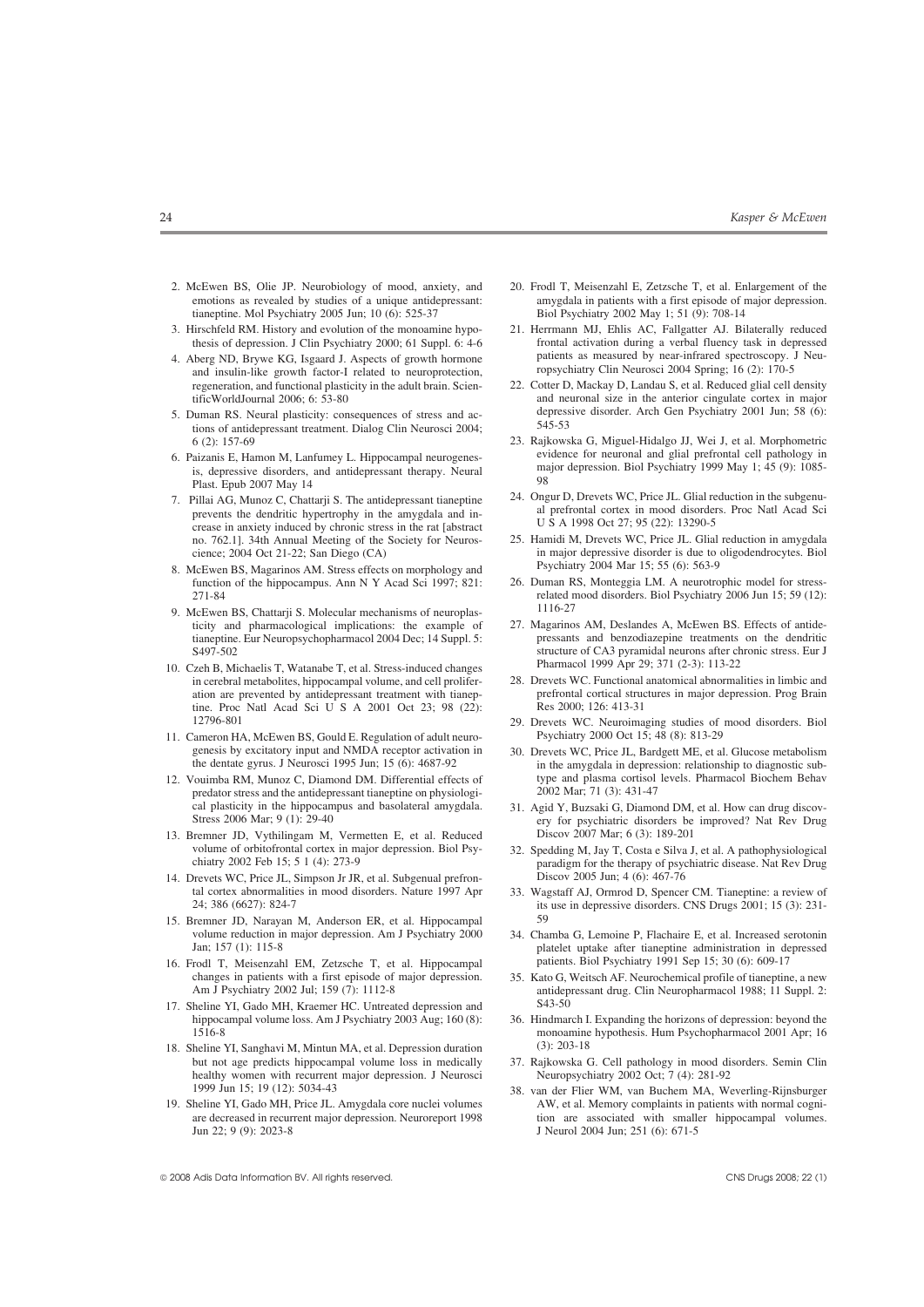- 39. von Gunten A, Ron MA. Hippocampal volume and subjective glucocorticoid secretion and excitatory amino acid receptors.<br>
memory impairment in depressed patients. Eur Psychiatry Neuroscience 1995 Nov; 69 (1): 89-98 memory impairment in depressed patients. Eur Psychiatry
- 40. Vyas A, Mitra R, Shankaranarayana Rao BS, et al. Chronic hippocampal and amygdaloid neurons. J Neurosci 2002 Aug 1;
- stress-induced morphological changes in the hippocampus.<br>Eur J Pharmacol 1992 Nov 3; 222 (1): 157-62
- 
- 
- 
- 
- 
- 47. Rocher C, Spedding M, Munoz C, et al. Acute stress-induced 65. Campbell AM, Park CR, Zoladz PR, et al. Pre-training adminis-<br>changes in hippocampal/prefrontal circuits in rats: effects of tration of tianeptine, but not
- 48. Shakesby AC, Anwyl R, Rowan MJ. Overcoming the effects of stress. Eur Neuropsychopharmacol. Epub 2007 Jun 11 stress on synaptic plasticity in the intact hippocampus: rapid 66. Burghardt NS, Sullivan GM, McEwen BS, et a stress on synaptic plasticity in the intact hippocampus: rapid 66. Burghardt NS, Sullivan GM, McEwen BS, et al. The selective actions of serotonergic and antidepressant agents. J Neurosci serotonin reuptake inhibitor cital
- transmission: the evidence for a physiological function. Trends
- 50. Erecinska M, Silver IA. Metabolism and role of glutamate in sion: a 6-week randomised double-blind study. Hum Proc Neurobiol 1990: 35 (4): 245-96 pharmacol 2002 Aug; 17 (6): 299-303 mammalian brain. Prog Neurobiol 1990; 35 (4): 245-96 pharmacol 2002 Aug; 17 (6): 299-303<br>pharmacol 2002 Aug; 17 (6): 299-303<br>pharmacol 2002 Aug; 17 (6): 299-303
- 
- 
- 
- 
- 55. Reznikov LR, Grillo CA, Piroli GG, et al. Acute stress-mediated major depressive episodes. Eur Psychiatry 1996; 11 (5): 254-9 increases in extracellular glutamate levels in the rat amygdala: 72 Dalery J. Dagens-J afont
- 56. Mark LP, Prost RW, Ulmer JL, et al. Pictorial review of glutamate excitotoxicity: fundamental concepts for neuroimaging. 73. Guelfi JD, Pichot P, Dreyfus JF. Efficacy of tianeptine in<br>Am J Neuroradiol 2001 Nov-Dec; 22 (10): 1813-24 anxious-depressed patients: results of a controlled
- dendrites of hippocampal CA3c neurons: involvement of

- 2004 Nov; 19 (7): 438-40<br>Vyas A, Mitra R, Shankaranarayana Rao BS, et al. Chronic anterior cingulate cortex in depression: an in vivo proton stress induces contrasting patterns of dendritic remodeling in magnetic resonance spectroscopy study. Biol Psychiatry 2000 hippocampal and amyedaloid neurons. J Neurosci 2002 Aug 1: Feb 15; 47 (4): 305-13
- 22 (15): 6810-8<br>Vatanabe Y Gould E Daniels DC et al. Tianeptine attenuates surface persistently modulates glutamate receptor currents of the hip-41. Watanabe Y, Gould E, Daniels DC, et al. Tianeptine attenuates persistently modulates glutamate receptor currents of the hip-<br>stress-induced morphological changes in the hippocampus pocampal CA3 commissural associationa cally stressed rats. Eur J Neurosci. 2002 Sep; 16 (5): 807-16<br>60. Svenningsson P, Tzavara E, Nomikos G, et al. Biochemical
- 42. Lucassen PJ, Fuchs E, Czeh B. Antidepressant treatment with tianeptine reduces apoptosis in the hippocampal dentate gyrus<br>
and temporal cortex. Biol Psychiatry 2004 Apr 15; 55 (8): 789-<br>
May 15: 55 (8): 789-<br>
961. Reag
- 43. Plaisant F, Dommergues MA, Spedding M, et al. Neuroprotective properties of tianeptine: interactions with cytokines.<br>
tive properties of tianeptine: interactions with cytokines.<br>
Neuropharmacology 2003 May; 44 (6): 80
	-
	-
- 46. Diamond DM, Campbell A, Park CR, et al. Preclinical research<br>
on stress, memory, and the brain in the development of phar-<br>
on stress, memory, and the brain in the development of phar-<br>
macotherapy for depression. Eur
	- changes in hippocampal/prefrontal circuits in rats: effects of tration of tianeptine, but not propranolol, protects hippocam-<br>
	pus-dependent memory from being impaired by predator pus-dependent memory from being impaired by predator
- actions of serotonergic and antidepressant agents. J Neurosci serotonin reuptake inhibitor citalopram increases fear after 2002 May 1; 22 (9): 3638-44 cause fear actual content but reduces fear with chronic treatment: a acute treatment but reduces fear with chronic treatment: a 49. Headley PM, Grillner S. Excitatory amino acids and synaptic comparison with tianeptine. Biol Psychiatry 2004 Jun 15; 55 transmission: the evidence for a physiological function Trends (12): 1171-8
	- Pharmacol Sci 1990 May; 11 (5): 205-11 67. 67. Novotný V, Faltus F. Tianeptine and fluoxetine in major depres-<br>
	Sin: a 6-week randomised double-blind study. Hum Psycho-
		-
- 51. Paul IA, Skolnick P. Glutamate and depression: clinical and<br>
preclinical studies. Ann NY Acad Sci 2003 Nov; 1003: 250-72 of tiangitie in major depression: evidence from a 3-month<br>
52. Zarate Jr CA, Du J, Quiroz J, et
	-
	-
	- increases in extracellular glutamate levels in the rat amygdala: depression of the base of antidepressant treatment. Eur J Neurosci and the vs placebo in the long-term treatment (16.5 months) of the vs placebo in the long-
- Am J Neuroradiol 2001 Nov-Dec; 22 (10): 1813-24 anxious-depressed patients: results of a controlled multicenter<br>57. Magarinos AM, McEwen BS. Stress-induced atrophy of apical trial versus amitriptyline. Neuropsychobiology 1 trial versus amitriptyline. Neuropsychobiology 1989; 22 (1): 41-8